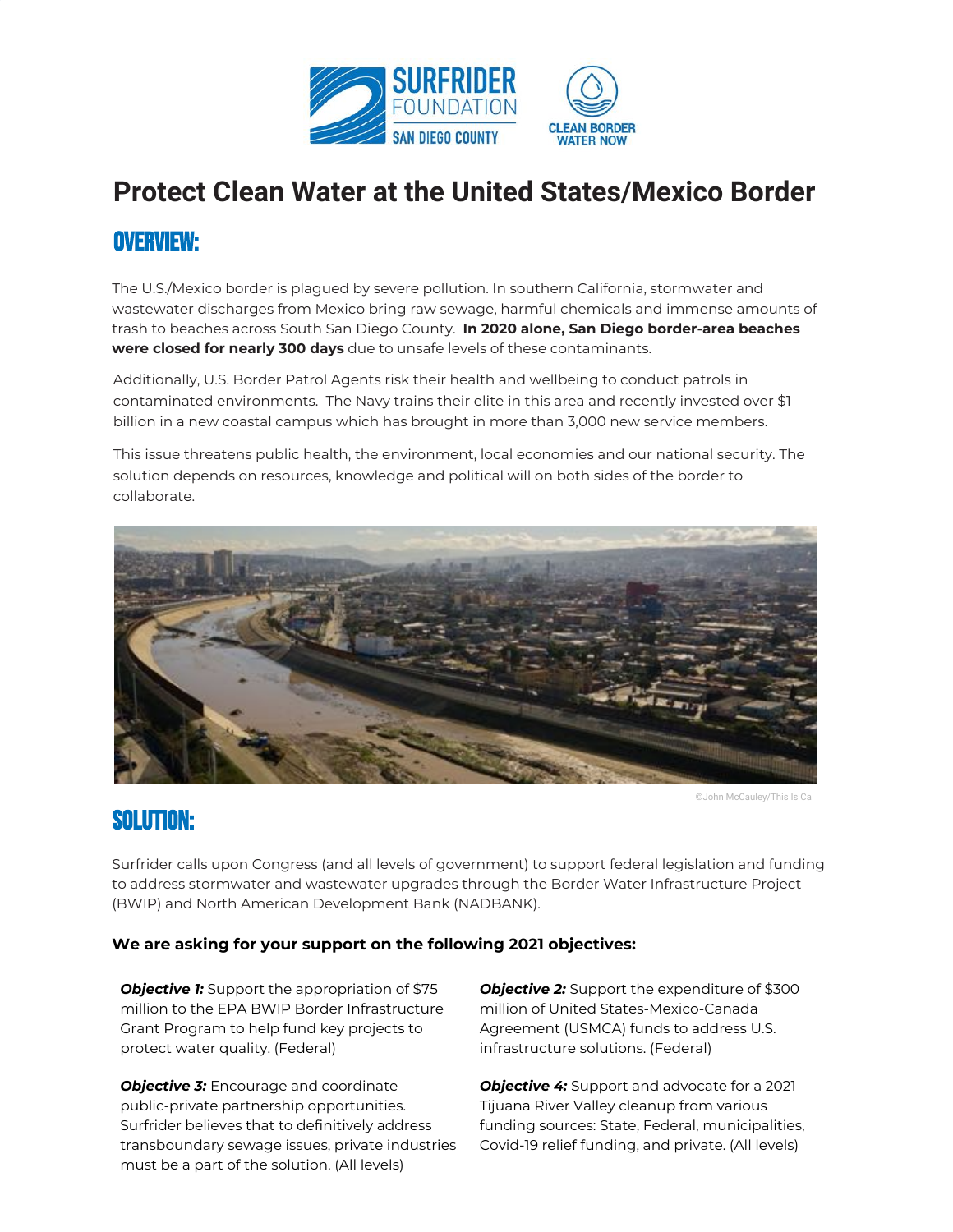

Objective 1 (Federal): Support the appropriation of \$75 million to the U.S. EPA BWIP Grant Program. BWIP is authorized to distribute up to \$100 million to the grant program to fund projects that address water pollution along the U.S./Mexico border, but this program frequently only receives \$15 to \$30 million in the national budget. Funding of \$75 million in FY2022 will help fund key projects to protect water quality.

EPA works to ensure our future generations will inherit a better and healthier environment.

EPA funds and administers the **BWIP** for the region 100 kilometers (62 miles) north to 100 kilometers south of the U.S.-Mexico border. Infrastructure project development, design and construction within the region is implemented via cooperative agreements (grants) to the NADBANK, and Mexico's Comisión Nacional del Aqua (CONAGUA) jointly invests in those projects in the south.

While there is \$300 million allocated to funding a solution through the USMCA (Objective 2), additional funding is still needed to appropriately address the untreated sewage, plastic and other pollution making its way into the Tijuana River Valley and the Pacific Ocean. Under the USMCA, trade will be strengthened, leading to continued population growth in Tijuana, Mexico and more strain on already burdened Mexican sewage infrastructure.



Sewage entering the Pacific Ocean via the Tijuana River

@John McCauley/This Is Ca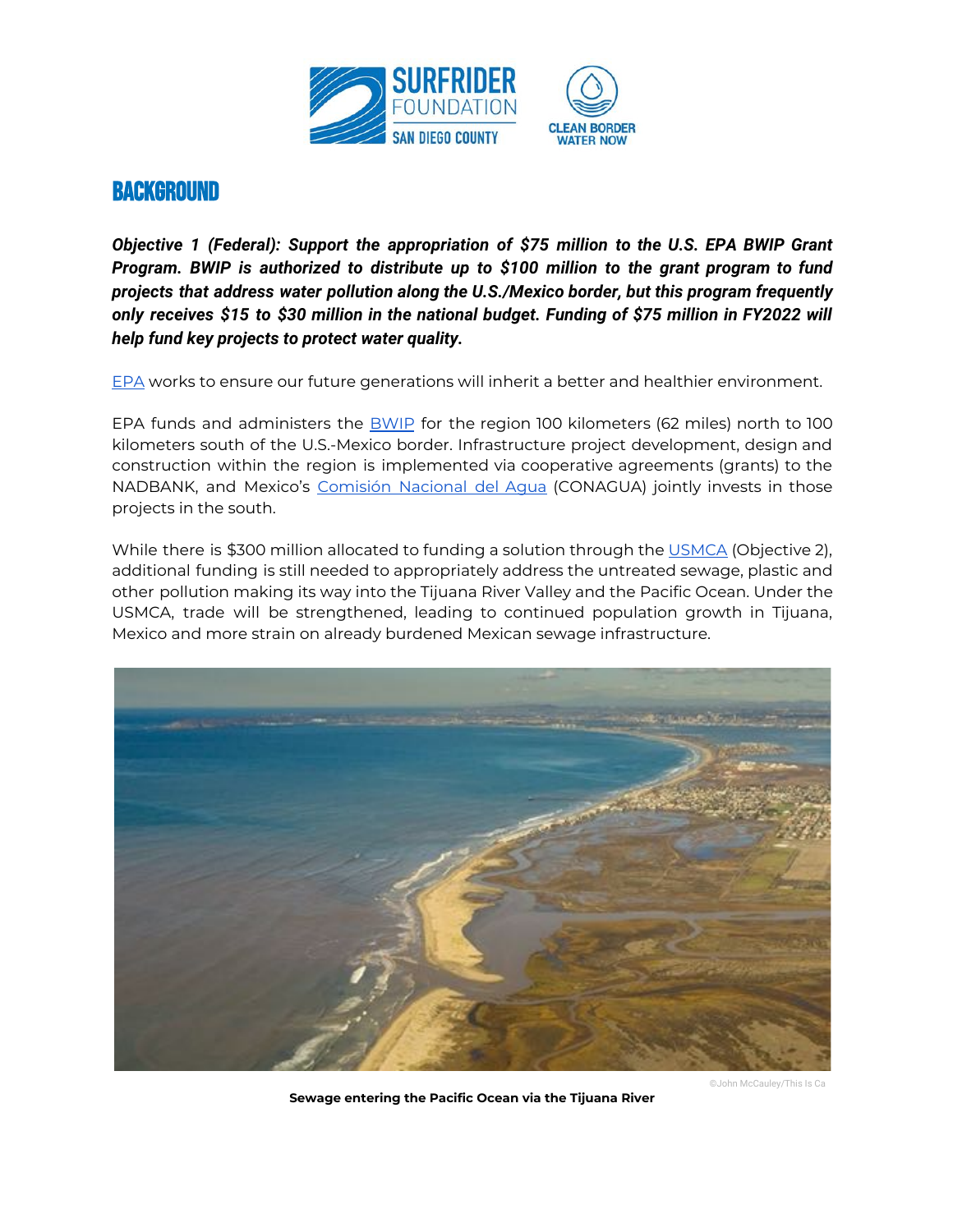

#### *<i>Objective 2 (Federal): Support the expenditure of \$300 million of USMCA funds to address U.S. infrastructure solutions.*

The U.S. EPA is currently engaging in a feasibility study of ten project alternatives that will address transboundary sewage. Surfrider San Diego supports spending these funds on U.S. side solutions that will have a direct impact on the amount of untreated sewage entering the United States through the Tijuana River Valley (TRV). As part of this process, the EPA is also considering Mexico-side projects. Surfrider is concerned that enforcement and oversight of our taxpayer funds will not be possible if projects are constructed in Mexico.

The TRV Solution is a [conceptual](https://sandiego.surfrider.org/trv-solution-december-2019-update/) design plan created to address some of the toughest sewage issues that we're facing at the border. In the absence of federal leadership, Surfrider began designing this solution in 2018 on the heels of one of the most egregious sewage spills the region had ever seen. The goal of the TRV Solution is to address the sewage, chemicals, plastics, tires, and sediment that are destroying the TRV and putting the health and safety of the community at risk. The Tijuana Slough shoreline has been closed in excess of 288 days in 2020 alone.

For instance, the TRV Solution calls for:

- continuous waste removal of the TRV,
- construction of infrastructure that will divert excess sewage to the South Bay International Wastewater Treatment Plant, and;
- treatment of sewage before it gets to U.S. beaches and the Pacific Ocean.



**Map of TRV SolƼƴion**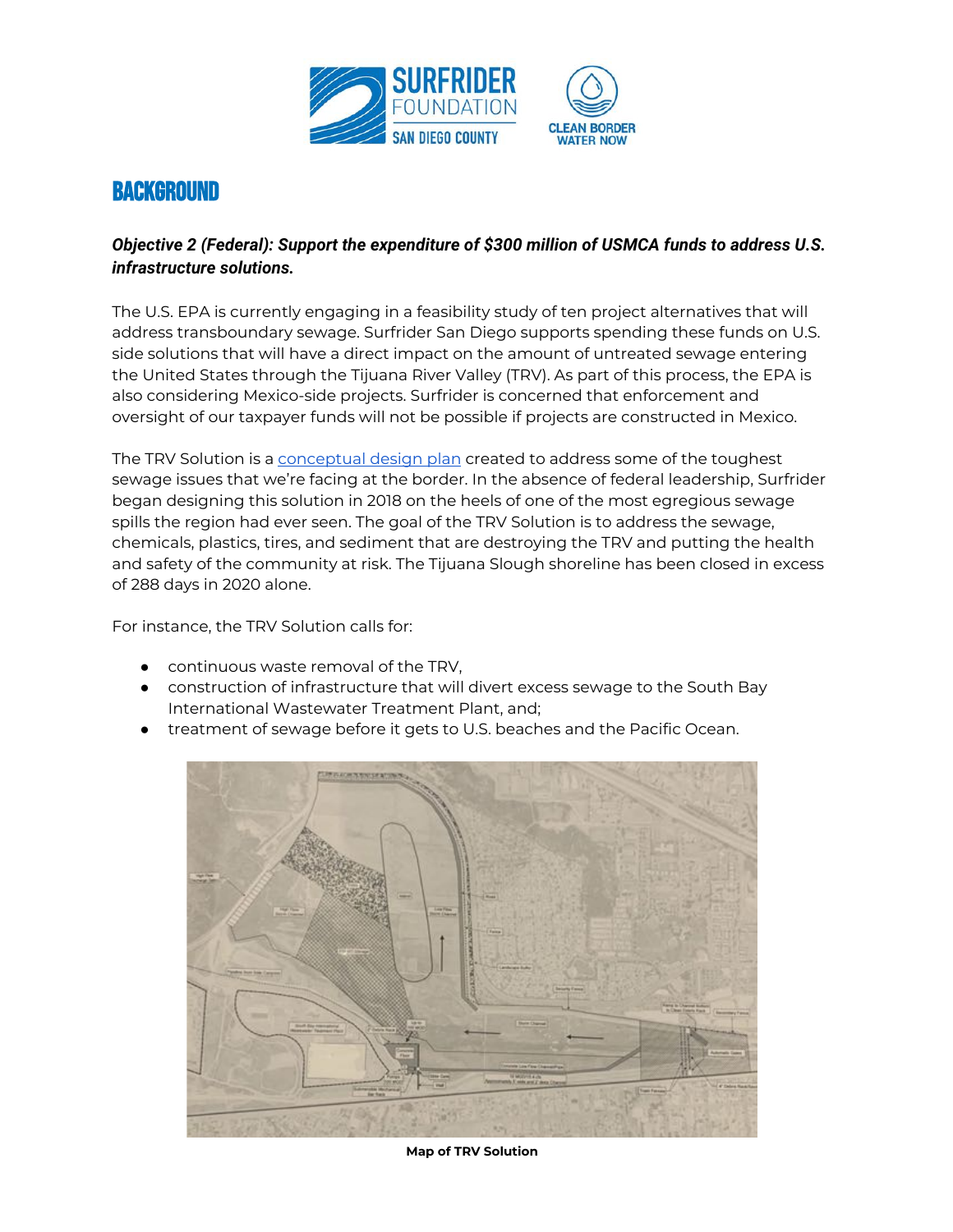

#### Objective 3 (All levels): Encourage and coordinate public-private partnership opportunities. Surfrider believes that to definitively address transboundary sewage issues, private industries must be a part of the solution.

Surfrider San Diego will be coordinating a public/private partnership conference focusing on solutions in the TRV to address plastics, tires, water-reuse/resale and other subjects. We aim to bring together decision makers, policy personnel and private industries to share, develop and participate in solutions.

Surfrider will be examining opportunities in the following areas:

- 1. Creating solutions to plastics in the Tijuana River Valley;
- 2. Outreach and education events and opportunities in the Tijuana River Valley to educate the public on the dangers of plastics, their impact on the Tijuana River Valley and ocean, and personal changes the public can make as individuals;
- 3. A clean-up event in the Tijuana River Valley;
- 4. A Tire-Reuse program in the region, and;
- 5. A Water resale/reuse program in the region



Trash and sewage coming through the Tijuana River Valley after a storm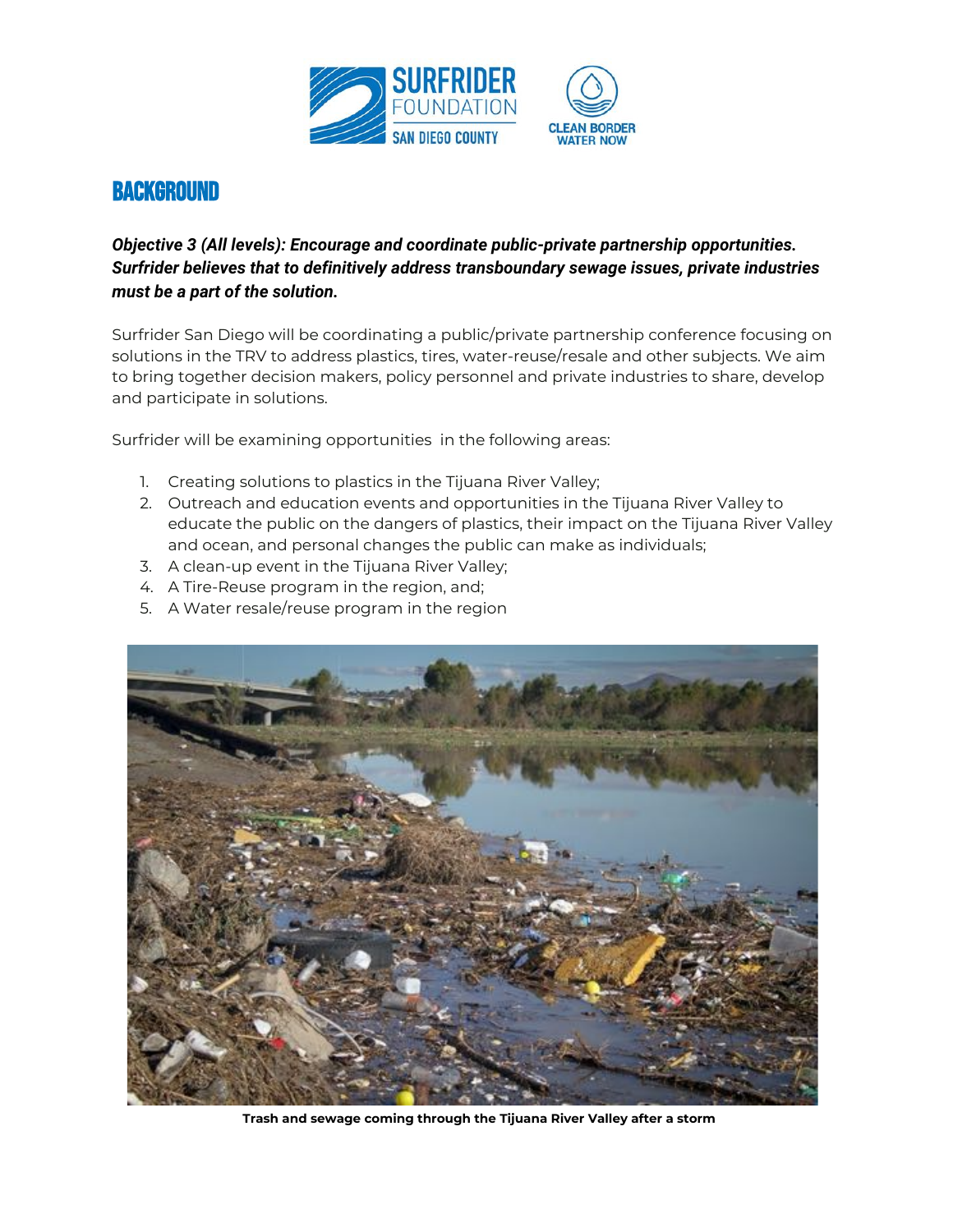

#### *<i>Objective 4 (All levels): Support and advocate for a 2021 Tijuana River Valley Cleanup from ZEVMSYW JYRHMRK WSYVGIW: SXEXI, FIHIVEP, QYRMGMTEPMXMIW, CSZMH-19 VIPMIJ JYRHMRK, ERH TVMZEXI.*

There has been no recent clean-up effort in the Tijuana River Valley. Thousands of tires, plastic bottles and other waste are buried on public lands on what could be a very beautiful recreational area and trail. We are calling you to assist with an essential clean-up event in the Tijuana River Valley during 2021.

We are calling on all levels of government to invest funds and to coordinate a large scale clean-up effort of the Tijuana River Valley. This clean-up event must take place in 2021. This is a critical year. Due to litigation and increased public pressure in both Mexico and the United States, there is not only interest in addressing the pollution but also preliminary steps are being made to tackle the sewage and trash. A large clean-up event would not only cement the importance but also allow agencies to measure the extent of trash and tires at a pivotal time when projects are being created and implemented. Through its contract with Veolia Water Operating Services, the IBWC recently (week of November 30, 2020) removed tires, sediment and trash from an area of the Tijuana River Valley called Smugglers Gulch. Up until 2018, volunteers were able to coordinate small scale clean up events but this effort ceased when volunteers began falling ill. This effort is necessary on a regular basis and will prevent trash from being buried in the Tijuana River Valley or being swept into the ocean.



This trash will remain unless our elected officials and public agencies help contribute so that this can be **cleaned Ƽp safelǛ**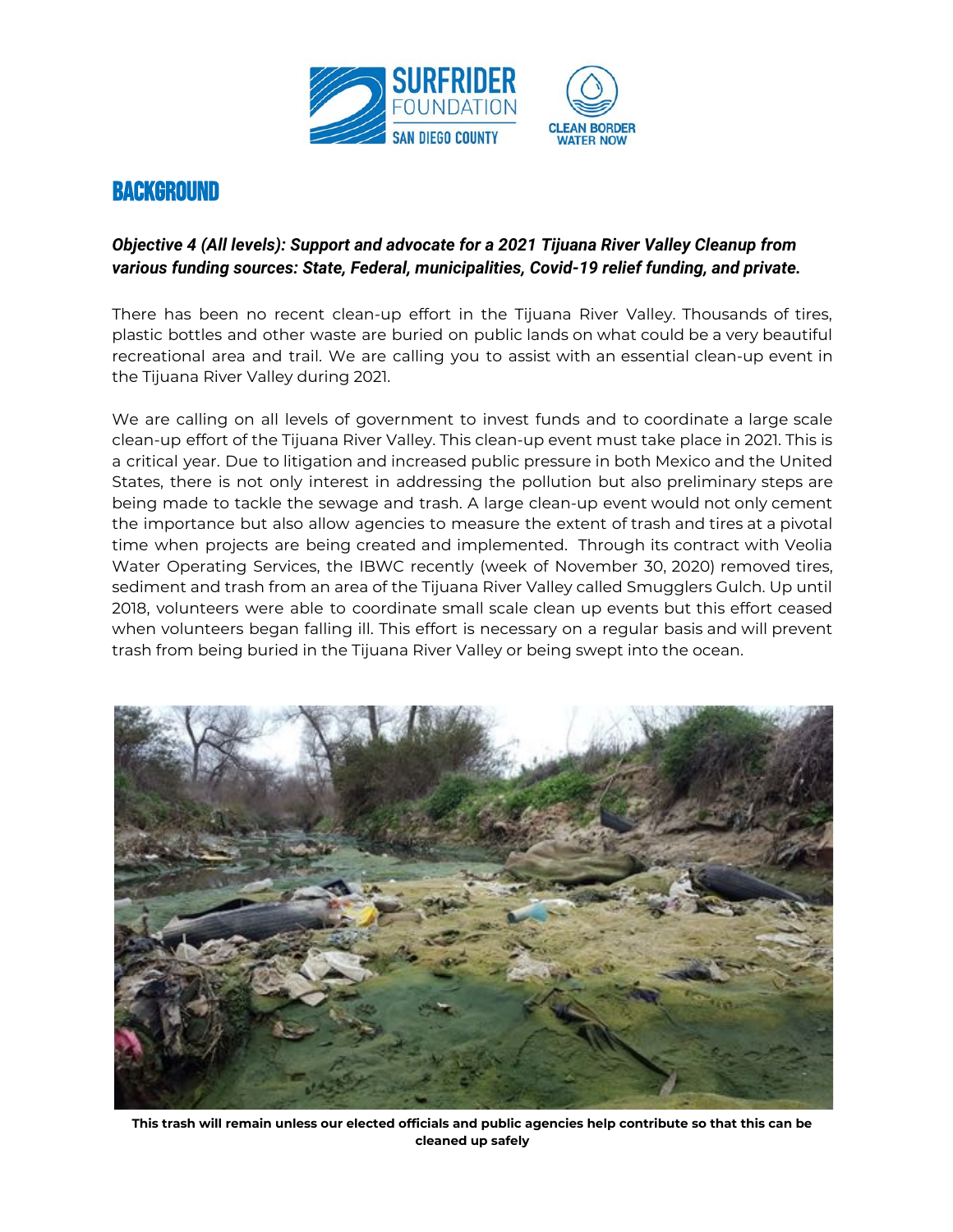

#### **ADDITIONAL DATA/INFORMATION**

2020 Beach Closure Data: Reported by the Department of Environmental Health, County of San Diego

| 2020 (at of 13/7/3030)      |                           |                       |                                                                                                                                                                                                                                                                                                |
|-----------------------------|---------------------------|-----------------------|------------------------------------------------------------------------------------------------------------------------------------------------------------------------------------------------------------------------------------------------------------------------------------------------|
| Area                        | <b>Total #of Closures</b> | <b>Total Rof Days</b> | <b>Dates</b>                                                                                                                                                                                                                                                                                   |
| Tijuana Slough Shoreline    | 3                         | 288                   | $*1/1 - 9/20$ (263)<br>$10/4 - 10/6$ (2)<br>$11/9 - 11/22$ (13)<br>$11/28 - 12/7(10)$                                                                                                                                                                                                          |
| Imperial Beach<br>Shoreline | 13                        | 160<br>roo            | $*1/1 - 1/768$<br>$1/10 - 1/11$ (1)<br>$1/17 - 1/23$ (6)<br>$2/22 - 2/24$ (2)<br>$2/28 - 3/4$ (5)<br>$3/10 - 5/3$ (56)<br>$5/8 - 5/16$ (8)<br>$5/28 - 6/9$ (12)<br>$6/12 - 7/17$ (35)<br>$7/22 - 7/31$ (9)<br>$8/4 - 8/6$ (2)<br>$8/14 - 8/25$ (11)<br>$9/8 - 9/11$ (3)<br>$11/13 - 11/17$ (4) |
| Silver Strand Shoreline     | s                         | 59                    | $3/10 - 3/28$ (1%)<br>$4/2 - 5/2$ (30)<br>$5/13 - 5/15$ (2)<br>$6/5 - 6/8$ (3)<br>$8/18 - 8/23$ (5)                                                                                                                                                                                            |
| Coronado Shoreline          | t.                        | 17                    | $3/10 - 3/27$ (17)                                                                                                                                                                                                                                                                             |

#### **TRV Canyon Collector Map**



Source: 2020 Tijuana River Valley Needs and Opportunities Assessment - Trash Technical Memorandum